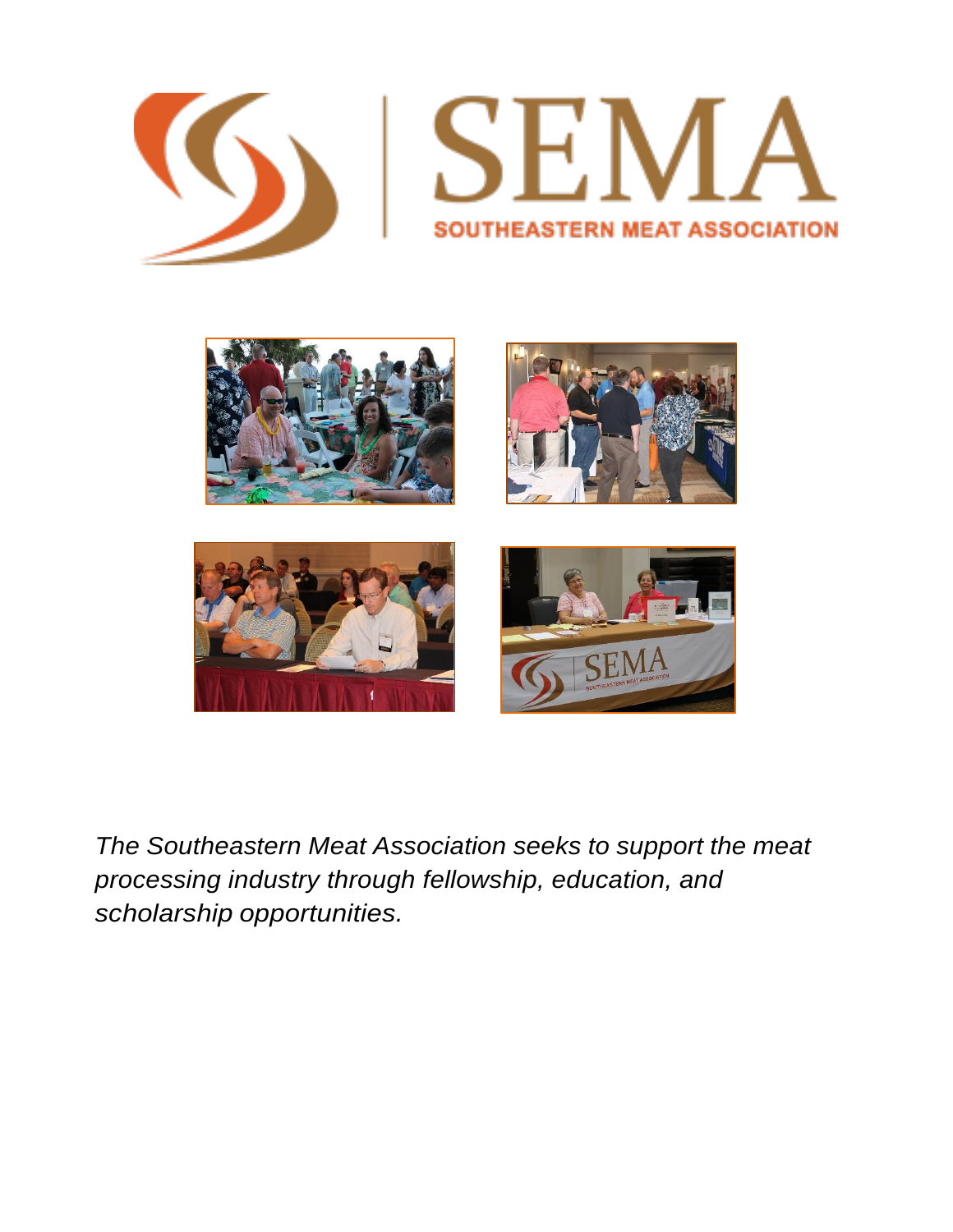

# WHAT IS THE SOUTHEASTERN MEAT ASSOCIATION?

SEMA is an organization whose membership is drawn from companies who are meat and/or poultry packers, processors or distributors, businesses furnishing services or supplies to those firms as well as top university educators in the fields of food science and research.

Member companies represent the top meat and poultry producers and suppliers in the Southeastern region of the United States. SEMA strives to provide networking partnerships and educational opportunities to aid in their growth and success.

## SEMA GOALS

- Foster, improve, and develop the full potential of all members and to affiliate with groups whose interests are in agreement with its own.
- Promote rules, regulations, and legislation that is advantageous to the meat and poultry industry.
- Protect members from unethical and unfair competition, advance their welfare and build a healthy climate for the industry's benefit.
- Meet the educational needs of the membership by partnering with the state universities represented in the association and with other affiliated organizations.
- Provide timely information about issues or developments affecting the meat and poultry Industry.



As a SEMA member, you will enjoy the following benefits:

- Networking opportunities with your industry peers.
- SEMA annual convention.
- The latest in trends and technology from SEMA suppliers as they exhibit their products at the SEMA convention.



- A monthly newsletter to keep you abreast of regulatory and industry issues. Members can advertise free in the newsletter.
- Educational programs from top industry leaders about food safety, worker safety, regulatory issues, operational issues, and marketing topics.
- Have a voice in SEMA by serving on a committee.
- Have a voice in the industry. SEMA networks with other regional and national meat and food associations.